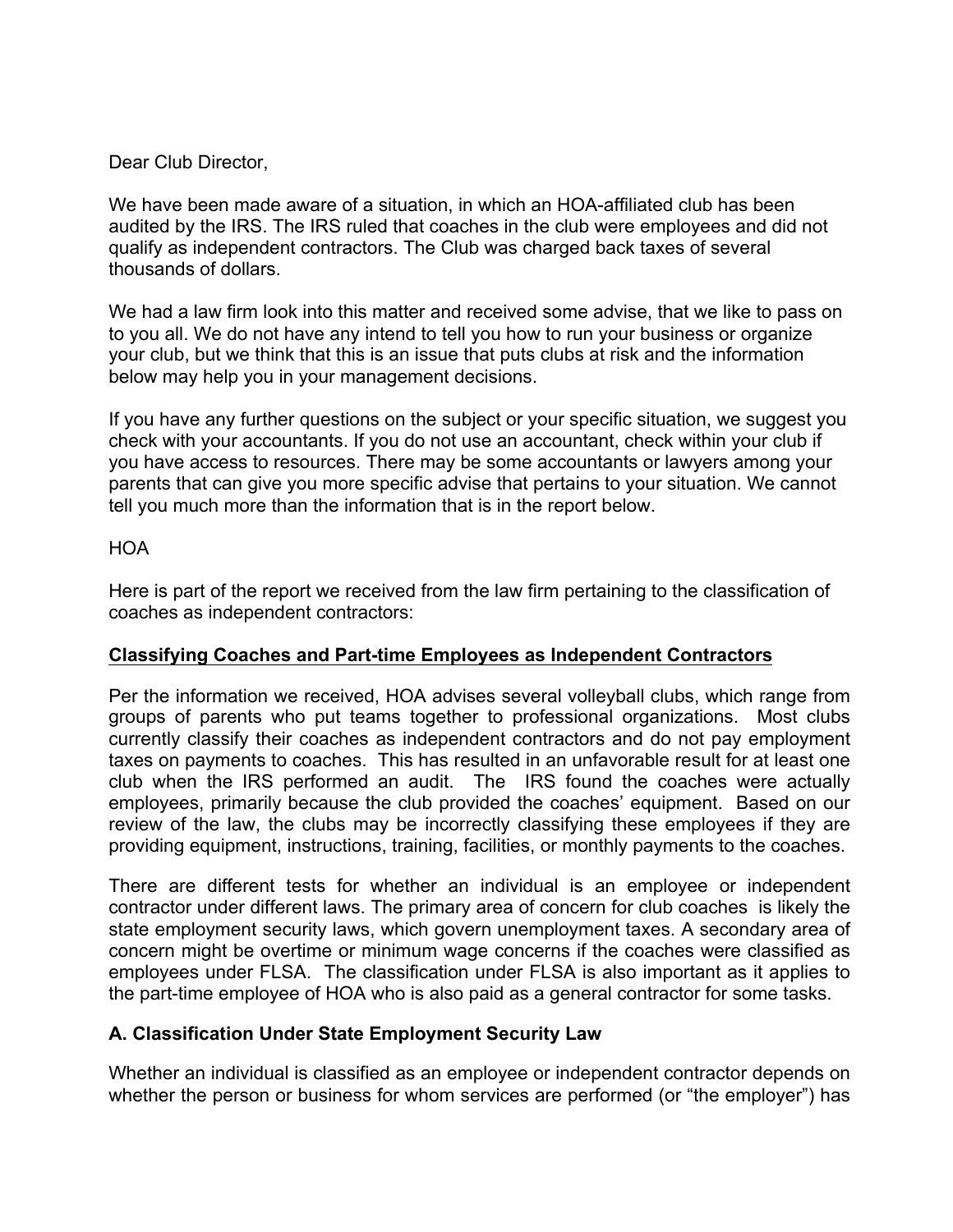the right to control and direct the individual who performs the services ("the individual"). The employer must have the right to control not only the result of the work, but also the details and means by which it is accomplished. KAN. STAT. ANN. § 44-703. *See* IRS REV. RULE 87-41 (1987); 26 CFR § 31.3401(c)–1. The employer need not actually control the details, but must only have the right to do so. In both Kansas and Missouri, the key question is the level of control the employer has in the relationship.

Whether or not an employer has the right to control the details and means of an individual's work requires the analysis of several factors that are derived from the case law, rather than by any one definitive test. The most comprehensive list of factors is the IRS's 20-factor list. Although not an exhaustive list, these are the key factors usually analyzed by courts in Missouri and Kansas in deciding whether individuals are employees or independent contractors. An individual may be an employee if:

- **1. The individual is required to comply (or the employer has the right to require compliance) with instructions about when, where, and how the work is to be performed.**
- **2. The employer provides training to the individual.**
- 3. The individual's services are "integrated" into the business operations, meaning that the success or continuation of a business depends "to an appreciable degree" upon the performance of the services.
- 4. The individual's services must be rendered by the individual personally.
- 5. The employer hires, supervises, or pays assistants for the individual.
- **6. The relationship is continuing. A continuing relationship may be one in which the work is frequently recurring although not on a regular schedule.**
- **7. The employer establishes set hours for the individual.**
- 8. The individual works full time or must devote substantially full time to the employer.
- 9. The individual performs work on the employer's premises, especially when the work could be done elsewhere.
- 10. The individual must perform services in an order or sequence set by the employer.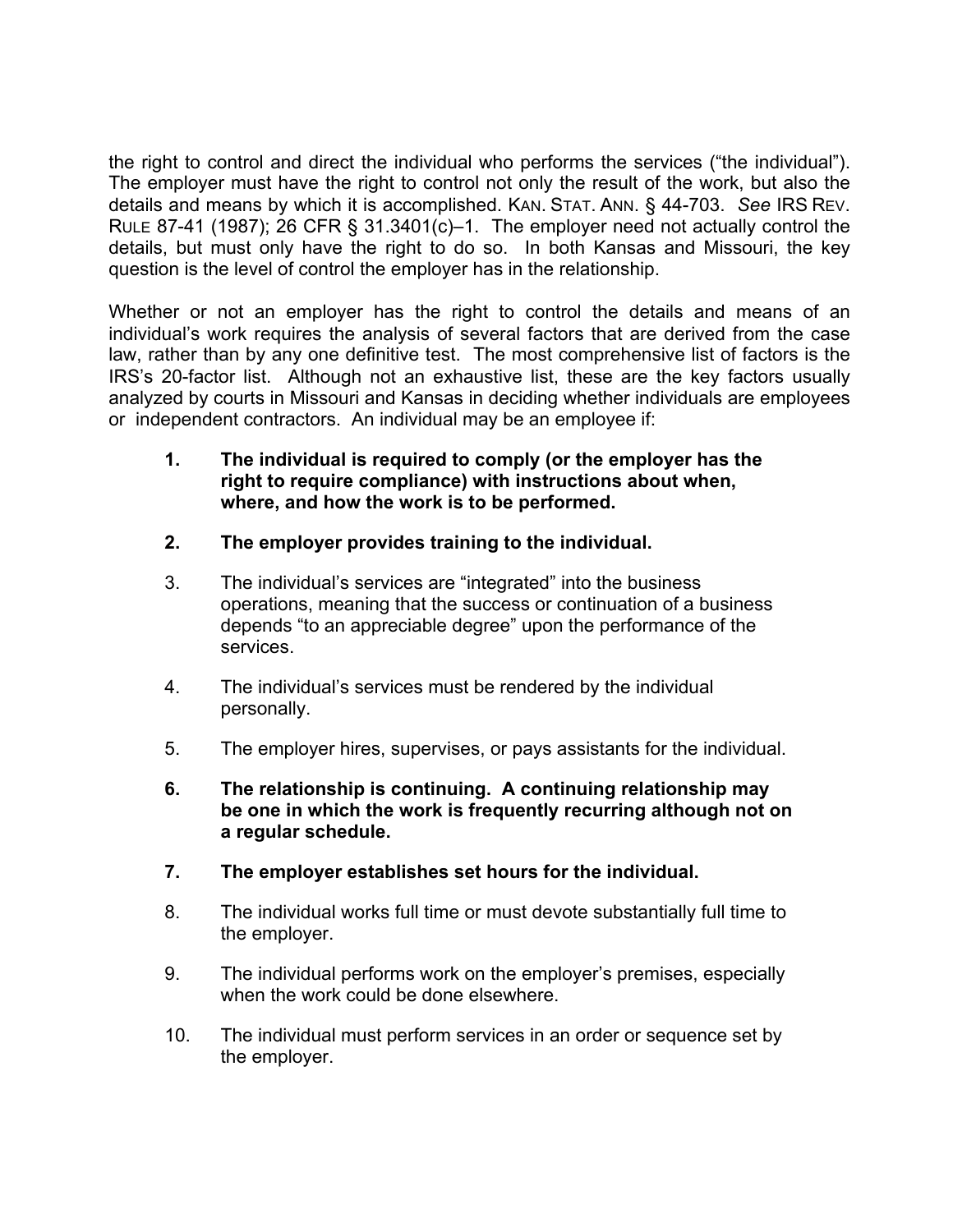- 11. The individual is required to submit regular reports, either oral or written.
- **12. The individual is paid by the hour, week, or month rather than a lump sum or payments toward a lump sum. Payment by the job or commission-only may indicate an independent contractor relationship.**
- **13. The employer pays the business or travel expenses of the individual.**
- **14. The employer provides significant tools, materials, or other equipment.**
- **15. The individual does not invest in facilities used in the performance of his services, such as office space rental. An individual may be an employee if he depends on the employer for facilities.**
- 16. An individual cannot realize any profit or loss as the result of his services in addition to the profit or loss ordinarily realized by employees.
- 17. The individual works for only one employer or firm at a time, or performs only a de minimis, or insignificant, amount of services for any other employer or firm.
- 18. The employer has the right to discharge the worker. An independent contractor cannot be discharged so long as he produces the desired result.
- 19. The individual has the right to terminate the relationship at any time without incurring liability.
- 20. The individual who makes his services available to the general public is more likely to be an independent contractor rather than an employee.

Particularly problematic for volleyball clubs contracting with coaches are those factors bolded above. Those clubs may be able to avoid forming an employer/employee relationship by being careful to avoid close control of how the coaches perform their jobs. Below are tips you can provide to clubs to minimize control:

> • The clubs should avoid telling the coaches when and where to practice. The clubs could use a system where they tell the coaches